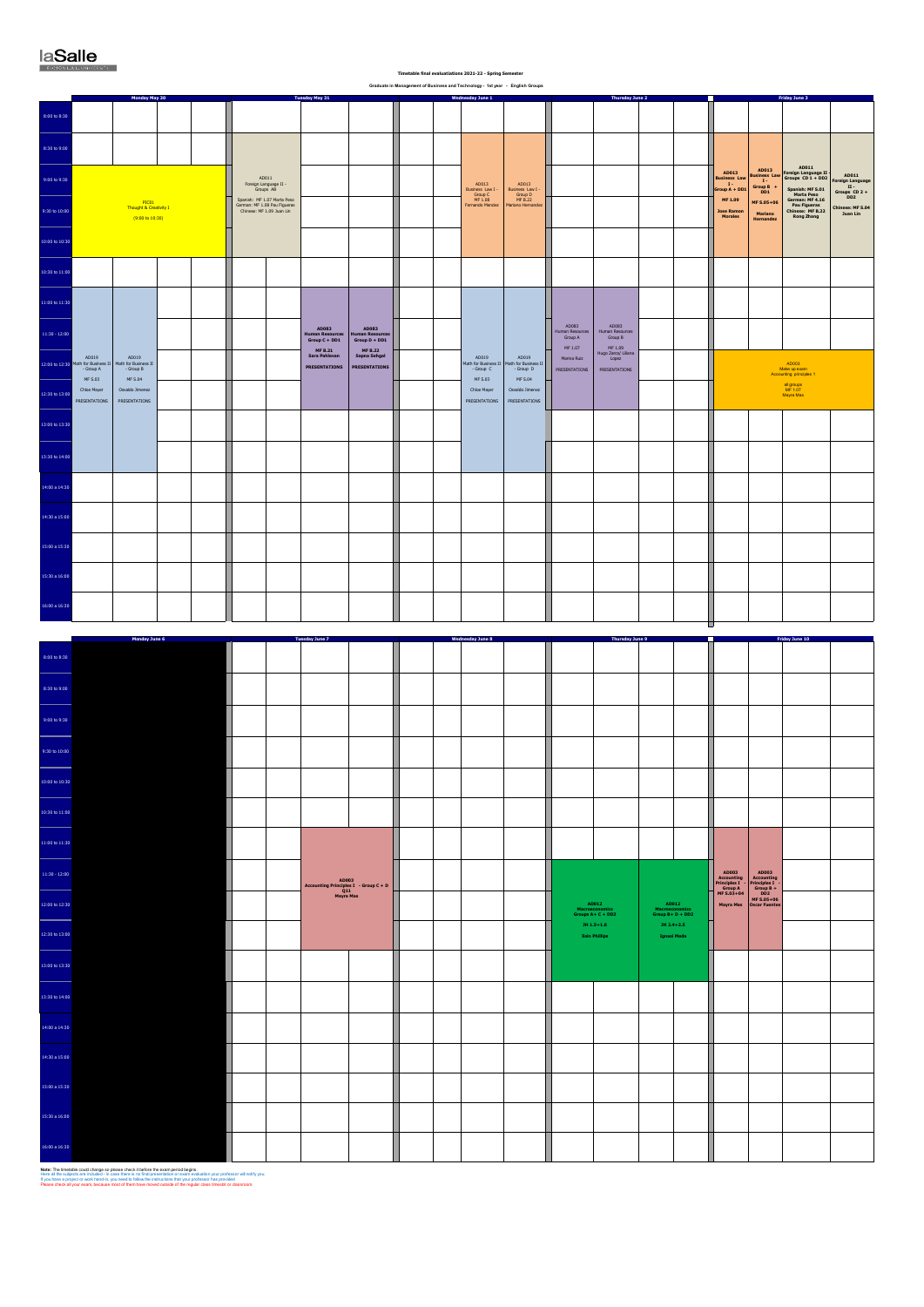| Timetable final evaluatiations 2021-22 - Spring Semester                            |  |
|-------------------------------------------------------------------------------------|--|
| raduate in Management of Business and Technology . 4st was: . Coanish English Bilin |  |

|                                                 |                                                                                                                                                                                 | Monday May 30                      |  |                                                                                              | Tuesday May 31                                                                 |  | Graduate in Management of Business and Technology - 1st year - Spanish-English Bilingual | Wednesday June 1                                            |  | Thursday June 2                                                                             |                                                                                |                                                                                                                              | Friday June 3                                              |                                                                                                         |  |
|-------------------------------------------------|---------------------------------------------------------------------------------------------------------------------------------------------------------------------------------|------------------------------------|--|----------------------------------------------------------------------------------------------|--------------------------------------------------------------------------------|--|------------------------------------------------------------------------------------------|-------------------------------------------------------------|--|---------------------------------------------------------------------------------------------|--------------------------------------------------------------------------------|------------------------------------------------------------------------------------------------------------------------------|------------------------------------------------------------|---------------------------------------------------------------------------------------------------------|--|
| 8:00 to 8:30                                    |                                                                                                                                                                                 |                                    |  |                                                                                              |                                                                                |  |                                                                                          |                                                             |  |                                                                                             |                                                                                |                                                                                                                              |                                                            |                                                                                                         |  |
| $8:30$ to $9:00$                                |                                                                                                                                                                                 |                                    |  |                                                                                              |                                                                                |  |                                                                                          |                                                             |  |                                                                                             |                                                                                |                                                                                                                              |                                                            |                                                                                                         |  |
| 9:00 to 9:30                                    |                                                                                                                                                                                 |                                    |  |                                                                                              |                                                                                |  | $\begin{array}{c} \text{AD01301} \\ \text{Decrecho I} \end{array}$                       |                                                             |  |                                                                                             |                                                                                |                                                                                                                              |                                                            |                                                                                                         |  |
| 9:30 to 10:00                                   |                                                                                                                                                                                 | PICO1<br>Pensamiento y creatividad |  |                                                                                              |                                                                                |  | Grupo A<br>MF S.04<br>Javier Alcantara                                                   | AD01301<br>Derecho I<br>Grupo B<br>MF S.03<br>Ignacio Gomez |  |                                                                                             |                                                                                | $\begin{array}{c} \text{AD01101}\\ \text{Idioma II} \\ \text{Intermediate English A} \end{array}$<br>MF S.03<br>Mark Turnham |                                                            |                                                                                                         |  |
|                                                 |                                                                                                                                                                                 | $(9:00 - 10:30)$                   |  |                                                                                              |                                                                                |  |                                                                                          |                                                             |  |                                                                                             | AD01201 (TG017)<br>Macroeconomía<br>OTIC (Spanish)<br>MF 4.16<br>Jose Luis Gay |                                                                                                                              |                                                            |                                                                                                         |  |
| 10:00 to 10:30                                  |                                                                                                                                                                                 |                                    |  |                                                                                              |                                                                                |  |                                                                                          |                                                             |  |                                                                                             |                                                                                |                                                                                                                              |                                                            |                                                                                                         |  |
| 10:30 to 11:00                                  |                                                                                                                                                                                 |                                    |  |                                                                                              |                                                                                |  |                                                                                          |                                                             |  |                                                                                             |                                                                                |                                                                                                                              |                                                            |                                                                                                         |  |
| 11:00 to 11:30                                  |                                                                                                                                                                                 |                                    |  |                                                                                              |                                                                                |  |                                                                                          |                                                             |  |                                                                                             |                                                                                |                                                                                                                              |                                                            | $\begin{array}{c} \text{AD01101}\\ \text{Idioma II} \\ \text{Upper Intermediate English B} \end{array}$ |  |
| $11:30 - 12:00$                                 |                                                                                                                                                                                 |                                    |  |                                                                                              | $\begin{array}{c} \tt{AD08301} \\ \tt{RRHH} \end{array}$<br>Grupo B<br>MF S.03 |  |                                                                                          |                                                             |  |                                                                                             |                                                                                |                                                                                                                              |                                                            | MF S.03<br>Mark Turnham                                                                                 |  |
| 12:00 to 12:30                                  |                                                                                                                                                                                 |                                    |  |                                                                                              | Hugo Zarco / Liliana<br>Lopez<br>PRESENTATIONS                                 |  |                                                                                          |                                                             |  |                                                                                             |                                                                                |                                                                                                                              |                                                            |                                                                                                         |  |
| 12:30 to 13:00                                  | $\begin{array}{r} \text{AD01901} \\ \text{Matheméticas de } \\ \text{gestión II} \\ \text{Estadística} \\ \text{Grupo A} \\ \text{MF 4.16} \\ \text{Abert Cubeles} \end{array}$ |                                    |  |                                                                                              |                                                                                |  |                                                                                          |                                                             |  | AD01901<br>Matemáticas de gestión<br>II - Estadística<br>Grupo B<br>MB.21<br>Albert Cubeles |                                                                                |                                                                                                                              |                                                            |                                                                                                         |  |
| 13:00 to 13:30                                  | PRESENTACIONES                                                                                                                                                                  |                                    |  |                                                                                              |                                                                                |  |                                                                                          |                                                             |  | PRESENTACIONES                                                                              |                                                                                |                                                                                                                              |                                                            |                                                                                                         |  |
| 13:30 to 14:00                                  |                                                                                                                                                                                 |                                    |  |                                                                                              |                                                                                |  |                                                                                          |                                                             |  |                                                                                             |                                                                                |                                                                                                                              |                                                            |                                                                                                         |  |
| 14:00 a 14:30                                   |                                                                                                                                                                                 |                                    |  |                                                                                              |                                                                                |  |                                                                                          |                                                             |  |                                                                                             |                                                                                |                                                                                                                              |                                                            |                                                                                                         |  |
| 14:30 a 15:00                                   |                                                                                                                                                                                 |                                    |  |                                                                                              |                                                                                |  |                                                                                          |                                                             |  |                                                                                             |                                                                                |                                                                                                                              |                                                            |                                                                                                         |  |
| 15:00 a 15:30                                   |                                                                                                                                                                                 |                                    |  |                                                                                              |                                                                                |  |                                                                                          |                                                             |  |                                                                                             |                                                                                |                                                                                                                              |                                                            |                                                                                                         |  |
| 15:30 a 16:00                                   |                                                                                                                                                                                 |                                    |  |                                                                                              |                                                                                |  |                                                                                          |                                                             |  |                                                                                             |                                                                                |                                                                                                                              |                                                            |                                                                                                         |  |
| $16:00$ a $16:30$                               |                                                                                                                                                                                 |                                    |  |                                                                                              |                                                                                |  |                                                                                          |                                                             |  |                                                                                             |                                                                                |                                                                                                                              |                                                            |                                                                                                         |  |
|                                                 |                                                                                                                                                                                 |                                    |  |                                                                                              |                                                                                |  |                                                                                          |                                                             |  |                                                                                             |                                                                                |                                                                                                                              |                                                            |                                                                                                         |  |
| 8:00 to 8:30                                    |                                                                                                                                                                                 | Monday June 6                      |  |                                                                                              | <b>Tuesday June 7</b>                                                          |  | <b>Wednesday June 8</b>                                                                  |                                                             |  | <b>Thursday June 9</b>                                                                      | П                                                                              |                                                                                                                              | Friday June 10                                             |                                                                                                         |  |
| 8:30 to 9:00                                    |                                                                                                                                                                                 |                                    |  |                                                                                              |                                                                                |  |                                                                                          |                                                             |  |                                                                                             |                                                                                |                                                                                                                              |                                                            |                                                                                                         |  |
| 9:00 to 9:30                                    |                                                                                                                                                                                 |                                    |  | $\begin{array}{c} \text{AD00301} \\ \text{Contabilidad I} \\ \text{Grupo A + B} \end{array}$ |                                                                                |  |                                                                                          |                                                             |  |                                                                                             |                                                                                |                                                                                                                              |                                                            |                                                                                                         |  |
| 9:30 to 10:00                                   |                                                                                                                                                                                 |                                    |  | Q11<br>Imma Palleja                                                                          |                                                                                |  |                                                                                          |                                                             |  |                                                                                             |                                                                                |                                                                                                                              |                                                            |                                                                                                         |  |
| 10:00 to 10:30                                  |                                                                                                                                                                                 |                                    |  |                                                                                              |                                                                                |  |                                                                                          |                                                             |  |                                                                                             |                                                                                |                                                                                                                              |                                                            |                                                                                                         |  |
| L<br>10:30 to 11:00                             |                                                                                                                                                                                 |                                    |  |                                                                                              |                                                                                |  |                                                                                          |                                                             |  |                                                                                             |                                                                                |                                                                                                                              |                                                            |                                                                                                         |  |
| .<br><br>11:00 to 11:30                         |                                                                                                                                                                                 |                                    |  |                                                                                              |                                                                                |  |                                                                                          |                                                             |  |                                                                                             |                                                                                |                                                                                                                              |                                                            |                                                                                                         |  |
| L,                                              |                                                                                                                                                                                 |                                    |  |                                                                                              |                                                                                |  |                                                                                          |                                                             |  |                                                                                             |                                                                                |                                                                                                                              |                                                            |                                                                                                         |  |
| $11:30 - 12:00$                                 |                                                                                                                                                                                 |                                    |  |                                                                                              |                                                                                |  | AD08301<br>RRHH<br>Grupo A<br>$MF S.04$<br>Harold Torrez                                 |                                                             |  |                                                                                             |                                                                                |                                                                                                                              | AD01201<br>Macroeconomía<br>Grupos A + B<br>$JH 2.4 + 2.5$ |                                                                                                         |  |
| 12:00 to 12:30                                  |                                                                                                                                                                                 |                                    |  |                                                                                              |                                                                                |  | PRESENTATIONS                                                                            |                                                             |  |                                                                                             |                                                                                |                                                                                                                              | Josep Domenech                                             |                                                                                                         |  |
| 12:30 to 13:00<br>                              |                                                                                                                                                                                 |                                    |  |                                                                                              |                                                                                |  |                                                                                          |                                                             |  |                                                                                             |                                                                                |                                                                                                                              |                                                            |                                                                                                         |  |
| 13:00 to 13:30<br>                              |                                                                                                                                                                                 |                                    |  |                                                                                              |                                                                                |  |                                                                                          |                                                             |  |                                                                                             |                                                                                |                                                                                                                              |                                                            |                                                                                                         |  |
| 13:30 to 14:00                                  |                                                                                                                                                                                 |                                    |  |                                                                                              |                                                                                |  |                                                                                          |                                                             |  |                                                                                             |                                                                                |                                                                                                                              |                                                            |                                                                                                         |  |
| 14:00 a 14:30                                   |                                                                                                                                                                                 |                                    |  |                                                                                              |                                                                                |  |                                                                                          |                                                             |  |                                                                                             |                                                                                |                                                                                                                              |                                                            |                                                                                                         |  |
| 14:30 a 15:00<br>15:00 a 15:30                  |                                                                                                                                                                                 |                                    |  |                                                                                              |                                                                                |  |                                                                                          |                                                             |  |                                                                                             |                                                                                |                                                                                                                              |                                                            |                                                                                                         |  |
| 15:30 a 16:00                                   |                                                                                                                                                                                 |                                    |  |                                                                                              |                                                                                |  |                                                                                          |                                                             |  |                                                                                             |                                                                                |                                                                                                                              |                                                            |                                                                                                         |  |
| $16:00$ a $16:30$<br>$\mathcal{L}(\mathcal{L})$ |                                                                                                                                                                                 |                                    |  |                                                                                              |                                                                                |  |                                                                                          |                                                             |  |                                                                                             |                                                                                |                                                                                                                              |                                                            |                                                                                                         |  |

**Note:** The timetable could change so please check it before the exam period begins.<br>Here all the subjects are included - in case there is no final presentation or exam evaluation your professor will notify you.<br>If you hav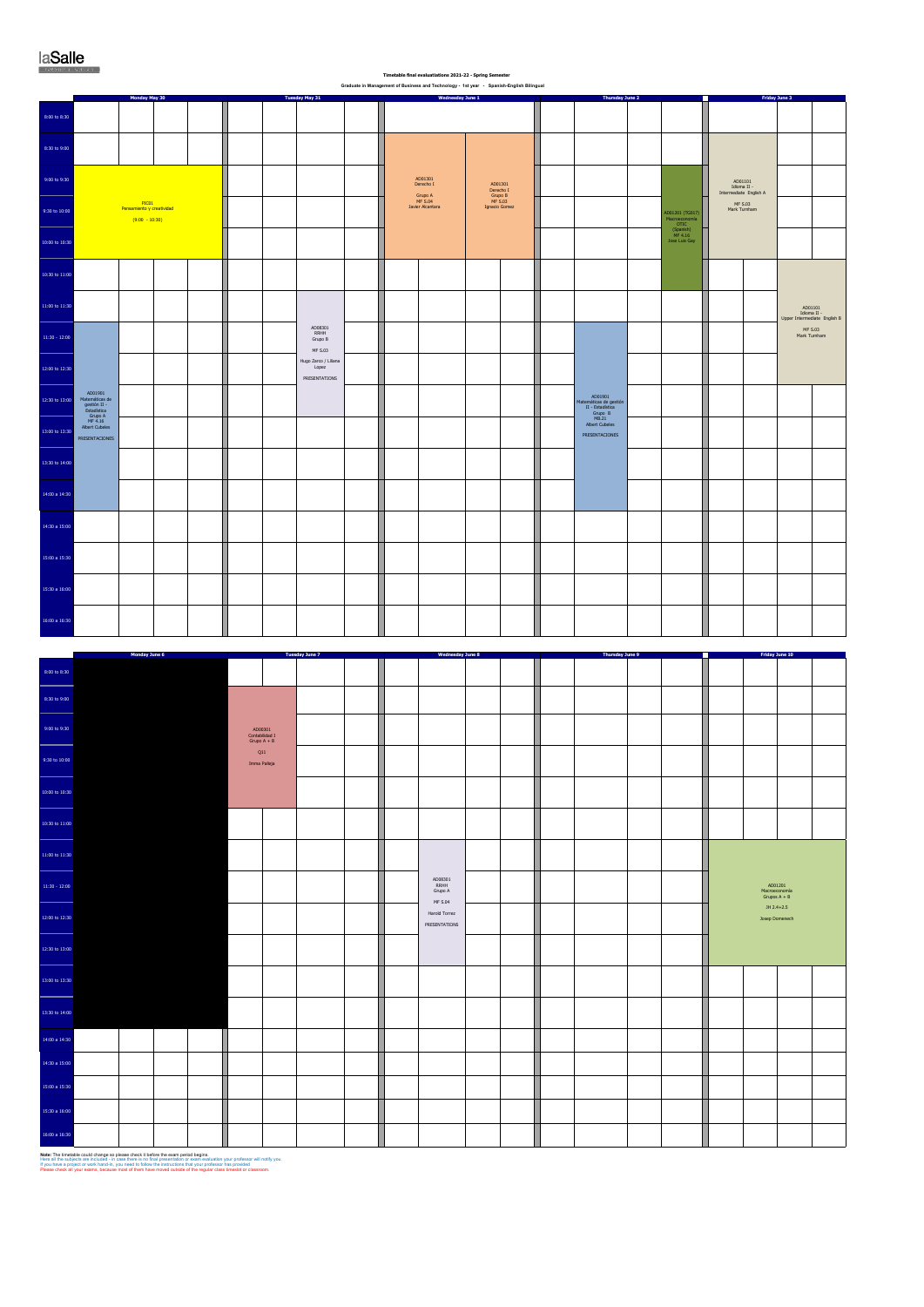8:00 to 8:30

| 13:30 to 14:00 |             |             |            |             |             |
|----------------|-------------|-------------|------------|-------------|-------------|
| 14:00 a 15:30  | Lunch Break | Lunch Break | Luch break | Lunch Break | Lunch Break |

**Note:** The timetable could change so please check it before the exam period begins.<br>Here all the subjects are included - in case there is no final presentation or exam evaluation your professor will notify you.<br>If you hav

 **Timetable final evaluatiations 2021-22 - Spring Semester Graduate in Management and Business and Technology - 2nd year - English Groups**

**Thursday June 2**

| <b>laSalle</b>       |  |  |
|----------------------|--|--|
| RAMON HUH UNIVERSITY |  |  |

**Monday May 30**

**Tuesday May 31 Wednesday June 1 Friday June 3**

8:30 to 9:0 **AD038 Methods of Decision Analysis Group C+DD3** 9:00 to 9:30 **AD038 Methods of Decision Analysis Group D+DD3 MF 1.08 Osvaldo Jimenez AD027 Creativity and Innovation - Group C +DD3 MF 1.08 Alejandro Valdebenito / Marcela Arreaga AD027 Creativity and Innovation - Group D+DD3 MF B.21 Alejandro Valdebenito / Marcela Arreaga MF B.21 Chloe Mayer** 9:30 to 10:0 0:00 to 10: 10:30 to 11:0 Electives PIC02 Thought & Creativity II - Groups A, B, C & D 11:00 to 11:30 (10:30 to 12h)  $11:30 - 12:00$ 12:00 to 12:3 AD029 Financial Management Group B MF S.04 Jose Antonio Lanau AD029 Make up exam Financial management all groups AD029 Financial Management Group A MF S.03 Mayra Mas AD038 Methods of Decision Analysis Group A MF 1.07 Osvaldo Jimenez MF 1.07 12:30 to 13:0 **AD029 Financial Management Group D + DD3 MF 4.16 Jose Antonio Lanau AD029 Financial Management Group C + DD 3 MF 1.09 Mayra Mas** Mayra MasAD038 Methods of Decision Analysis Group B MF 1.08 Chloe Mayer (**12:30 - 14:30h)** 13:00 to 13:30 13:30 to 14:00 Luch break **Lunch Break** Lunch Break Lunch Break 14:00 a 15:30 Lunch Break Lunch Break **Friday June 10 Monday June 6 Tuesday June 7 Wednesday June 8 Thursday June 9** 8:00 to 8:30 8:30 to 9:00 AD021 Modern Social Thought and Methods Group A MF 1.07 Edward (Ned)Somerville **AD026 Business Law II - Group D + DD3** 9:00 to 9:30 AD021 Modern Social Thought and Methods Group B **AD026 Business Law II - Group C+DD3**  AD026 Business Law II - Group A AD026 Business Law II - Group B **MF S.04 J.M. Sánchez ( Fernando Méndez )** MF S.03 Fernando Méndez MF 1.08 Cem Ucansu **MF S.03 Sebastian Gorga** MF 1.09 Carolina Pose AD027 Creativity and Innovation - Group A MF S.05+06 Alejandro Valdebenito / Marcela Arreaga AD027 Creativity and Innovation - Group B MF B.21 Alejandro Valdebenito / Marcela Arreaga 9:30 to 10:00 10:00 to 10:30 0:30 to 11:00 Electives 11:00 to 11:30 11:30 - 12:00 12:00 to 12:30 **AD021 Modern Social Thought and Methods Group C + DD4** AD021 Modern Social Thought and Methods Group D MF B.21 Anna Ludlow  **MF 1.09 Edward (Ned)Somerville** 12:30 to 13:00 13:00 to 13:30 a ma  $\mathbf{I}$  $\sim$  1.0 a ka  $\sim$  1.0  $\mathbf{1}$ - 12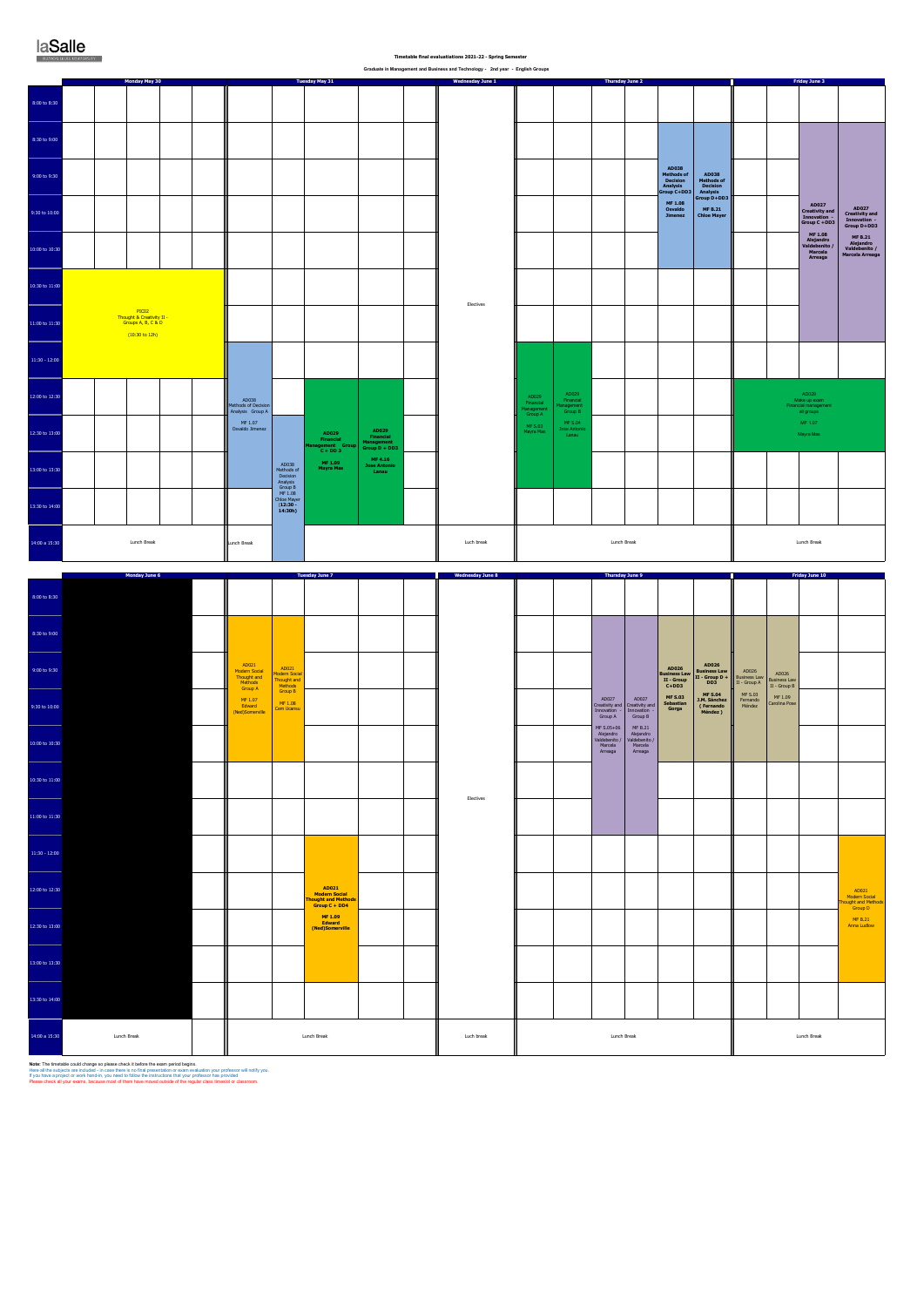# **laSalle**

 $8:00$ 

 $8:30$ 

 $9:00$ 

 $9:30$ 

| 10:00 to 10:30  | PICO2<br>Pensamiento y creatividad II<br>Grupo bilingüe<br>(10:30a12h) |  |             |  |            |                                   |  | MF 1.07<br>Imma Palleja |             |  |
|-----------------|------------------------------------------------------------------------|--|-------------|--|------------|-----------------------------------|--|-------------------------|-------------|--|
| 10:30 to 11:00  |                                                                        |  |             |  | Electives  |                                   |  |                         |             |  |
| 11:00 to 11:30  |                                                                        |  |             |  |            |                                   |  |                         |             |  |
| $11:30 - 12:00$ |                                                                        |  |             |  |            |                                   |  |                         |             |  |
| 12:00 to 12:30  |                                                                        |  |             |  |            | AD03801<br>Métodos de<br>decisión |  |                         |             |  |
| 12:30 to 13:00  |                                                                        |  |             |  |            | MF B.21<br>Albert Cubeles         |  |                         |             |  |
| 13:00 to 13:30  |                                                                        |  |             |  |            |                                   |  |                         |             |  |
| 13:30 to 14:00  |                                                                        |  |             |  |            |                                   |  |                         |             |  |
| 14:00 a 15:30   | Lunch Break                                                            |  | Lunch Break |  | Luch break | Lunch Break                       |  |                         | Lunch Break |  |

|                  | Monday June 6 | <b>Tuesday June 7</b> | <b>Wednesday June 8</b> | Thursday June 9                             |             | Friday June 10 |  |             |                                                  |
|------------------|---------------|-----------------------|-------------------------|---------------------------------------------|-------------|----------------|--|-------------|--------------------------------------------------|
| 8:00 to 8:30     |               |                       |                         |                                             |             |                |  |             |                                                  |
| 8:30 to 9:00     |               |                       |                         |                                             |             |                |  |             |                                                  |
| 9:00 to 9:30     |               |                       |                         | AD02601<br>Derecho II<br>Alvaro<br>Martínez |             |                |  |             |                                                  |
| 9:30 to 10:00    |               |                       |                         | MF B.22                                     |             |                |  |             |                                                  |
| 10:00 to 10:30   |               |                       |                         |                                             |             |                |  |             |                                                  |
| 10:30 to $11:00$ |               |                       | Electives               |                                             |             |                |  |             |                                                  |
| 11:00 to 11:30   |               |                       |                         |                                             |             |                |  |             |                                                  |
| $11:30 - 12:00$  |               |                       |                         |                                             |             |                |  |             | AD021<br>Modern Social<br>Thought and<br>Methods |
| 12:00 to 12:30   |               |                       |                         |                                             |             |                |  |             | Group E<br>MF 1.08<br>Edward<br>(Ned)Somerville  |
| 12:30 to 13:00   |               |                       |                         |                                             |             |                |  |             |                                                  |
| 13:00 to 13:30   |               |                       |                         |                                             |             |                |  |             |                                                  |
| 13:30 to 14:00   |               |                       |                         |                                             |             |                |  |             |                                                  |
| 14:00 a 15:30    | Lunch Break   | Lunch Break           | Luch break              |                                             | Lunch Break |                |  | Lunch Break |                                                  |

**Note: T**he timetable could change so please check it before the exam period begins.<br>Here all the subjects are included - in case there is no final presentation or exam evaluation your professor will notify you.<br>If you hav

| ----    | <b>MON LLULL UNIVERSITY</b>                              |                       |                                                                      | Timetable final evaluatiations 2021-22 - Spring Semester                                                                   |                        |                                                       |
|---------|----------------------------------------------------------|-----------------------|----------------------------------------------------------------------|----------------------------------------------------------------------------------------------------------------------------|------------------------|-------------------------------------------------------|
|         | Monday May 30                                            | <b>Tuesday May 31</b> |                                                                      | Graduate in Management of Business and Technology - 2nd year - Spanish-English Bilingual Groups<br><b>Wednesday June 1</b> | <b>Thursday June 2</b> | <b>Friday June 3</b>                                  |
| to 8:30 |                                                          |                       |                                                                      |                                                                                                                            |                        |                                                       |
| to 9:00 |                                                          |                       |                                                                      |                                                                                                                            |                        |                                                       |
| to 9:30 |                                                          |                       | AD027<br>Creativity and<br>Innovation -<br>Group E<br><b>MF B.21</b> |                                                                                                                            |                        |                                                       |
| 0.10:00 |                                                          |                       | Alejandro<br>Valdebenito /<br>Marcela<br>Arreaga                     |                                                                                                                            |                        | AD02901<br>Financial<br>Management<br>Bilingual group |
|         | PIC <sub>02</sub><br><b>Dononmights u crootividad II</b> |                       |                                                                      |                                                                                                                            |                        | MF 1.07                                               |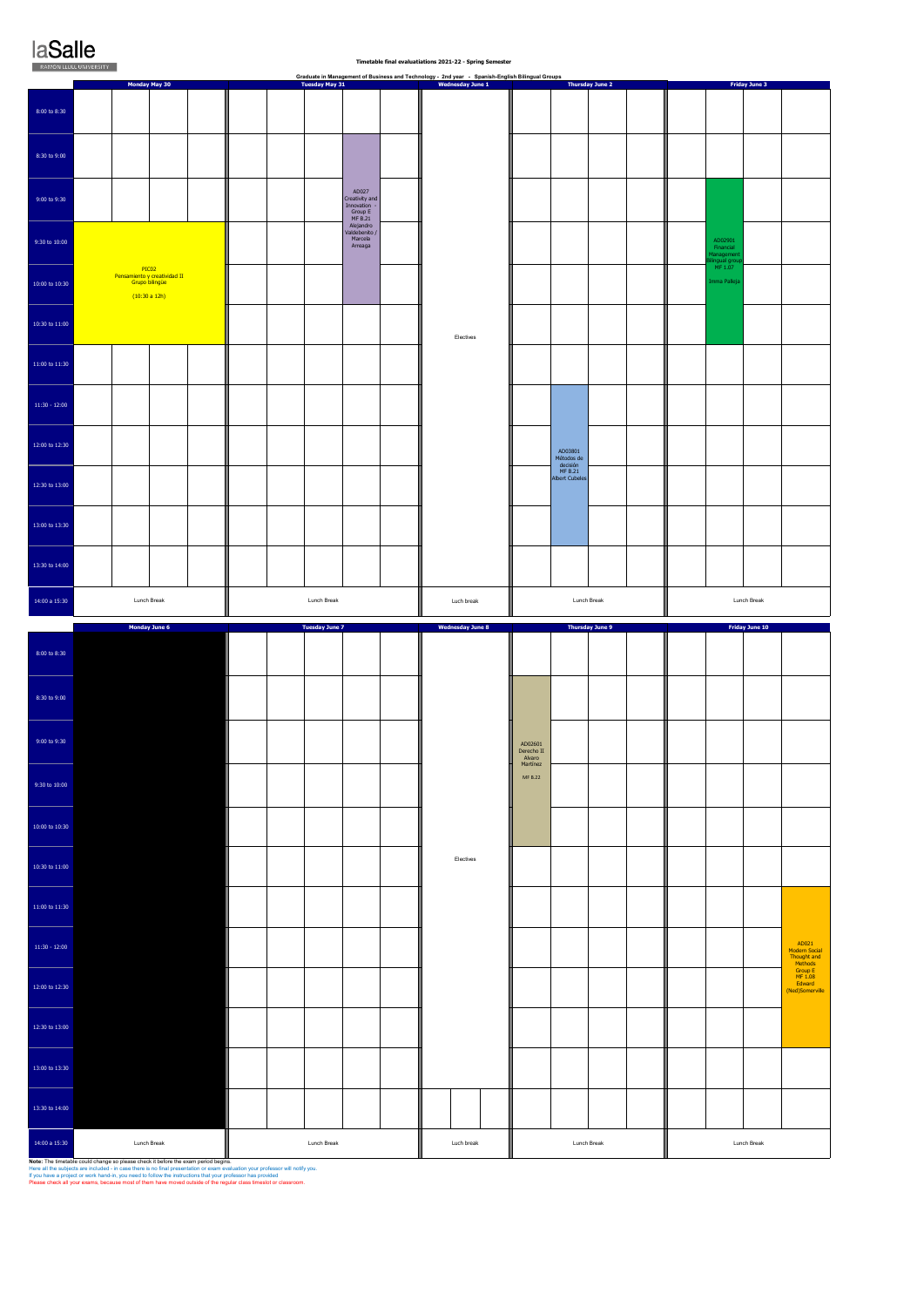17:00 a 17:30

**Note: The timetable could change so please check it before the exam period begins.**<br>Here all the subjects are included - in case there is no final presentation or exam evaluation your professor will notify you.<br>If you hav

| 17:30 a 18:00 |  |  |  |  |  |
|---------------|--|--|--|--|--|
| 18:00 a 18:30 |  |  |  |  |  |
| 18:30 a 19:00 |  |  |  |  |  |
| 19:00 a 19:30 |  |  |  |  |  |
| 19:30 a 20:00 |  |  |  |  |  |
| 20:00 a 20:30 |  |  |  |  |  |

# laSalle

|                                | KAMON LIDIT UNIVERSITY<br>Timetable final evaluatiations 2021-22 - Spring Semester<br>Graduate in Management and Business and Technology - 3rd year |                                                                         |                                                                                       |                                                                           |                         |                                                                               |                                                                     |                                                                                         |                                                                |                                                                                     |  |  |  |
|--------------------------------|-----------------------------------------------------------------------------------------------------------------------------------------------------|-------------------------------------------------------------------------|---------------------------------------------------------------------------------------|---------------------------------------------------------------------------|-------------------------|-------------------------------------------------------------------------------|---------------------------------------------------------------------|-----------------------------------------------------------------------------------------|----------------------------------------------------------------|-------------------------------------------------------------------------------------|--|--|--|
|                                |                                                                                                                                                     | Monday May 30                                                           |                                                                                       | <b>Tuesday May 31</b>                                                     | <b>Wednesday June 1</b> |                                                                               | <b>Thursday June 2</b>                                              |                                                                                         | Friday June 3                                                  |                                                                                     |  |  |  |
| 12:00 to 12:30                 |                                                                                                                                                     |                                                                         |                                                                                       |                                                                           |                         |                                                                               |                                                                     |                                                                                         |                                                                |                                                                                     |  |  |  |
| 12:30 to 13:00                 |                                                                                                                                                     | PIC003<br>Thought & Creativity III<br>Groups A & B<br>(12:00 to 13:30h) |                                                                                       |                                                                           |                         |                                                                               |                                                                     |                                                                                         |                                                                |                                                                                     |  |  |  |
| 13:00 to 13:30                 |                                                                                                                                                     |                                                                         |                                                                                       |                                                                           |                         |                                                                               |                                                                     |                                                                                         |                                                                |                                                                                     |  |  |  |
| 13:30 to 14:00                 |                                                                                                                                                     |                                                                         |                                                                                       |                                                                           |                         |                                                                               |                                                                     |                                                                                         |                                                                |                                                                                     |  |  |  |
| 14:00 a 14:30                  |                                                                                                                                                     |                                                                         |                                                                                       |                                                                           |                         |                                                                               |                                                                     |                                                                                         |                                                                |                                                                                     |  |  |  |
| 14:30 a 15:00                  |                                                                                                                                                     |                                                                         |                                                                                       |                                                                           |                         |                                                                               |                                                                     |                                                                                         |                                                                |                                                                                     |  |  |  |
| 15:00 a 15:30                  |                                                                                                                                                     |                                                                         |                                                                                       |                                                                           |                         |                                                                               |                                                                     |                                                                                         |                                                                |                                                                                     |  |  |  |
| 15:30 to 16:00                 |                                                                                                                                                     |                                                                         |                                                                                       |                                                                           |                         |                                                                               |                                                                     |                                                                                         |                                                                |                                                                                     |  |  |  |
| 16:00 a 16:30                  | AD028<br><b>Supply Chain Management</b><br>$Group A + DD5$<br><b>MF B.22</b>                                                                        | AD028<br>Supply Chain Management<br>Group B<br>Q11                      |                                                                                       |                                                                           |                         |                                                                               |                                                                     |                                                                                         |                                                                |                                                                                     |  |  |  |
| 16:30 a 17:00                  | <b>Liliana Rodriguez</b>                                                                                                                            | Jordi Font                                                              | AD039<br><b>E-Business</b><br>Group A+DD4<br><b>MF S.03</b><br><b>Ariadna Casasus</b> |                                                                           |                         |                                                                               | AD039<br>E-Business<br>Group B<br><b>MF S.03</b><br>Ariadna Casasus |                                                                                         |                                                                |                                                                                     |  |  |  |
| 17:00 a 17:30                  |                                                                                                                                                     |                                                                         | <b>PRESENTATIONS</b>                                                                  |                                                                           |                         |                                                                               | PRESENTATIONS                                                       |                                                                                         |                                                                |                                                                                     |  |  |  |
| 17:30 a 18:00<br>18:00 a 18:30 |                                                                                                                                                     |                                                                         |                                                                                       |                                                                           |                         |                                                                               |                                                                     |                                                                                         |                                                                |                                                                                     |  |  |  |
| 18:30 a 19:00                  |                                                                                                                                                     |                                                                         |                                                                                       |                                                                           |                         |                                                                               |                                                                     |                                                                                         |                                                                |                                                                                     |  |  |  |
| 19:00 a 19:30                  |                                                                                                                                                     |                                                                         |                                                                                       | AD025<br><b>Marketing Simulations</b>                                     |                         | AD025<br><b>Marketing Simulations</b>                                         |                                                                     |                                                                                         |                                                                |                                                                                     |  |  |  |
| 19:30 a 20:00                  |                                                                                                                                                     |                                                                         |                                                                                       | <b>Group B</b><br><b>MF S.03</b><br>Ferran Blanch<br><b>PRESENTATIONS</b> |                         | <b>Group A</b><br>MF 1.07<br>Ferran Blanch<br><b>PRESENTATIONS</b>            |                                                                     |                                                                                         |                                                                |                                                                                     |  |  |  |
| 20:00 a 20:30                  |                                                                                                                                                     |                                                                         |                                                                                       |                                                                           |                         |                                                                               |                                                                     |                                                                                         |                                                                |                                                                                     |  |  |  |
|                                |                                                                                                                                                     |                                                                         |                                                                                       |                                                                           |                         |                                                                               |                                                                     |                                                                                         |                                                                |                                                                                     |  |  |  |
| 12:30 to 13:00                 |                                                                                                                                                     | Monday June 6                                                           |                                                                                       | <b>Tuesday June 7</b>                                                     | <b>Wednesday June 8</b> |                                                                               | <b>Thursday June 9</b>                                              |                                                                                         | Friday June 10                                                 |                                                                                     |  |  |  |
| 13:00 to 13:30                 |                                                                                                                                                     |                                                                         |                                                                                       |                                                                           |                         |                                                                               |                                                                     |                                                                                         |                                                                |                                                                                     |  |  |  |
| 13:30 to 14:00                 |                                                                                                                                                     |                                                                         |                                                                                       |                                                                           |                         |                                                                               |                                                                     |                                                                                         |                                                                |                                                                                     |  |  |  |
| 14:00 a 14:30                  |                                                                                                                                                     |                                                                         |                                                                                       |                                                                           |                         |                                                                               |                                                                     |                                                                                         |                                                                |                                                                                     |  |  |  |
| 14:30 a 15:00                  |                                                                                                                                                     |                                                                         |                                                                                       |                                                                           |                         |                                                                               |                                                                     |                                                                                         |                                                                |                                                                                     |  |  |  |
| 15:00 a 15:30                  |                                                                                                                                                     |                                                                         |                                                                                       |                                                                           |                         |                                                                               |                                                                     |                                                                                         |                                                                |                                                                                     |  |  |  |
| 15:30 to 16:00                 |                                                                                                                                                     |                                                                         |                                                                                       |                                                                           |                         |                                                                               |                                                                     |                                                                                         |                                                                |                                                                                     |  |  |  |
| 16:00 a 16:30                  |                                                                                                                                                     |                                                                         |                                                                                       | AD046<br><b>Internet and Multimedia</b><br>Group B<br>MF S.05+06          |                         | AD046<br><b>Internet and Multimedia</b><br>Group A<br>MF S.05+06              |                                                                     | AD052<br><b>Transfer of New</b><br><b>Technologies</b><br>Group $A + DDS$<br>MF S.03+04 | AD052<br>Transfer of New Technologies<br>Group B<br>MF S.05+06 | AD025 (GM002)<br><b>Marketing Simulations</b><br>Group C OTIC+DD4<br><b>MF B.21</b> |  |  |  |
| 16:30 a 17:00                  |                                                                                                                                                     |                                                                         |                                                                                       | Gerard Ginovart/Bruce<br>Humphrey/Eleunthia<br>Ellinger/Henry Negreira    |                         | Gerard Ginovart/Bruce<br>Humphrey/Eleunthia<br><b>Ellinger/Henry Negreira</b> |                                                                     | Fatima Canseca / Kata<br>Soto / Angelica Castilla                                       | Fatima Canseca / Kata Soto /<br>Angelica Castilla              | <b>Gloria Queralt</b>                                                               |  |  |  |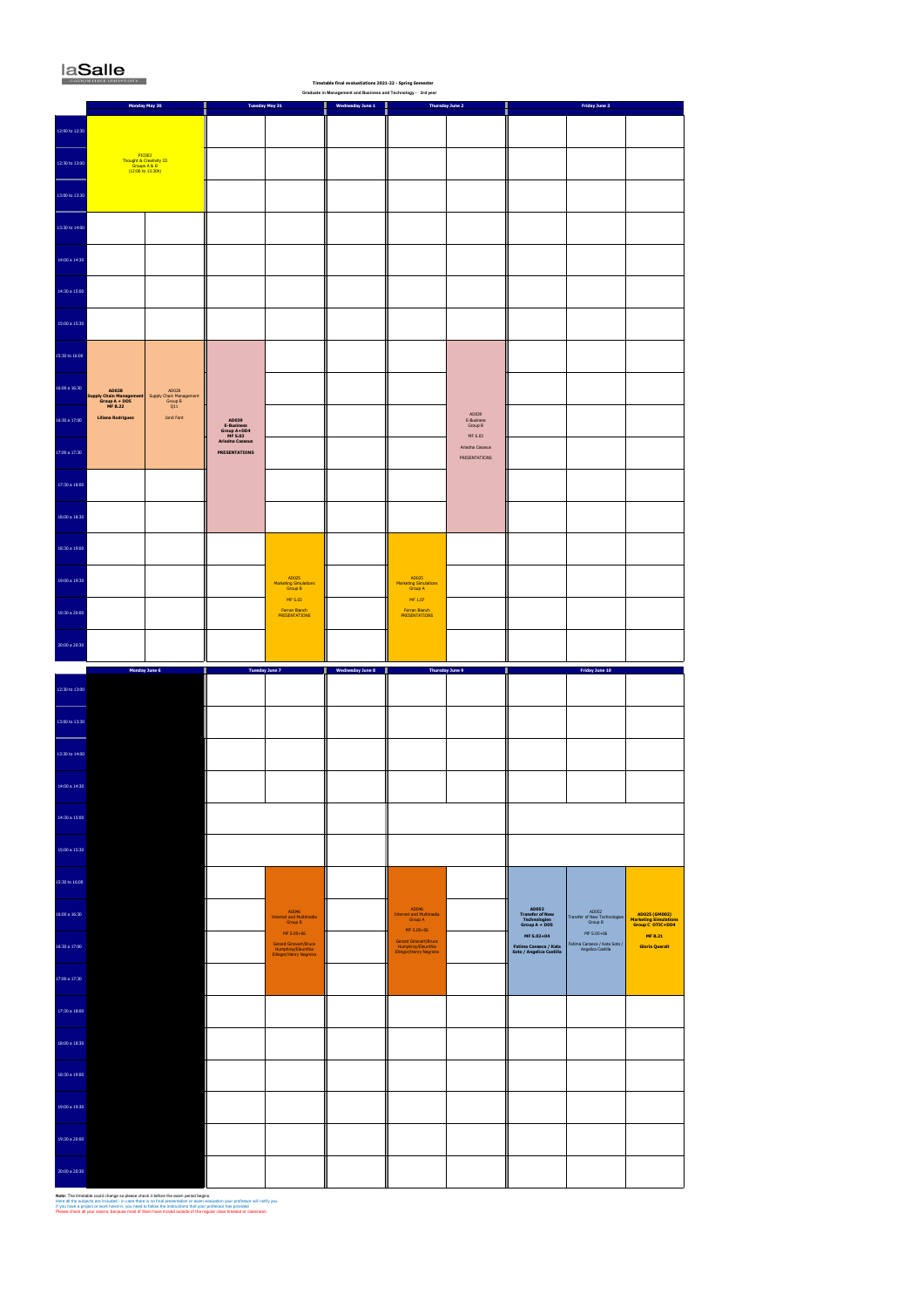#### laSalle ×

œ,

## **Timetable final evaluatiations 2021-22 - Spring Semester Graduate in Management and Business and Technology - 4th year**

|                    | Monday May 30 | Tuesday May 31                                                    | $\cdot$<br>. .<br>Wednesday June 1<br>ı | Thursday Jun 2<br>ш                 | <b>Friday June 3</b> |  |  |
|--------------------|---------------|-------------------------------------------------------------------|-----------------------------------------|-------------------------------------|----------------------|--|--|
| 14:00 a 15:30      | Lunch Break   | Lunch Break                                                       | Lunch Break                             | Lunch Break                         | Lunch Break          |  |  |
| $15:30$ to $16:00$ |               |                                                                   |                                         |                                     |                      |  |  |
| 16:00 a 16:30      |               | AD050                                                             |                                         | AD050<br>New Technology<br>Ventures |                      |  |  |
| 16:30 a 17:00      |               | New Technology<br>Ventures<br>Group C<br>MF B.21<br>Anna Busquets |                                         | Group B<br>MF B.22<br>Jes Black     |                      |  |  |
| 17:00 a 17:30      |               |                                                                   |                                         |                                     |                      |  |  |
| 17:30 a 18:00      |               |                                                                   | ELECTIVES                               |                                     |                      |  |  |
| 18:00 a 18:30      |               |                                                                   |                                         |                                     |                      |  |  |
| 18:30 a 19:00      |               |                                                                   |                                         |                                     |                      |  |  |
| 19:00 a 19:30      |               | AD050<br>New Technology<br>Ventures                               |                                         |                                     |                      |  |  |
| 19:30 a 20:00      |               | $Group A + DD5MF 1.09$<br><b>Jes Black</b>                        |                                         |                                     |                      |  |  |
| 20:00 a 20:30      |               |                                                                   |                                         |                                     |                      |  |  |

|                                           | Monday Jun 6 | <b>Tuesday June 7</b>                                                |                                                                            | <b>Wednesday June 8</b> |                                                                                                   | <b>Thursday Jun 9</b>                                       |                                                                                         | <b>Friday June 10</b> |  |  |
|-------------------------------------------|--------------|----------------------------------------------------------------------|----------------------------------------------------------------------------|-------------------------|---------------------------------------------------------------------------------------------------|-------------------------------------------------------------|-----------------------------------------------------------------------------------------|-----------------------|--|--|
| 14:00 a 15:30                             | Lunch Break  | Lunch Break                                                          |                                                                            | Lunch Break             |                                                                                                   | Lunch Break                                                 | Lunch Break                                                                             |                       |  |  |
| 15:30 to 16:00                            |              |                                                                      |                                                                            |                         |                                                                                                   |                                                             |                                                                                         |                       |  |  |
| 16:00 a 16:30                             |              | AD051<br>Stragegy<br>Management for<br>ICT Ventures<br>Group A + DD5 | AD043<br><b>Business</b><br><b>Communication Skills</b><br>AD045 Intership |                         | AD043<br><b>Business</b><br><b>Communication Skills</b><br>$\mathbf{H}$ .<br>ш<br>AD045 Intership | AD051<br>Stragegy Management<br>for ICT Ventures<br>Group C | AD051 (TG013)<br>Stragegy<br>Management for<br>ICT Ventures<br>Group D-OTIC4<br>MF 1.09 |                       |  |  |
| 16:30 a 17:00                             |              | MF 1.08<br><b>Kerem Gurses</b>                                       | Group C<br>MF 1.07<br>Jean-Philippe Nadier                                 |                         | Group A<br>MF B.21<br>Jean-Philippe Nadier                                                        | Hugo Zarco<br>MF 1.08                                       | <b>Cem Ucansu</b>                                                                       |                       |  |  |
| 17:00 a 17:30                             |              |                                                                      |                                                                            |                         |                                                                                                   |                                                             |                                                                                         |                       |  |  |
| 17:30 a 18:00                             |              |                                                                      |                                                                            | ELECTIVES               |                                                                                                   |                                                             |                                                                                         |                       |  |  |
| 18:00 a 18:30                             |              |                                                                      |                                                                            |                         |                                                                                                   |                                                             |                                                                                         |                       |  |  |
| 18:30 a 19:00                             |              |                                                                      |                                                                            |                         |                                                                                                   |                                                             |                                                                                         |                       |  |  |
| 19:00 a 19:30                             |              | AD043<br><b>Business</b><br>Communication Skill:<br>$\;$ II $\;$     |                                                                            |                         | AD051<br><b>Stragegy Management</b><br>for ICT Ventures<br>Group B                                |                                                             |                                                                                         |                       |  |  |
| 19:30 a 20:00                             |              | AD045 Intership<br>Group B<br>MF 1.08<br>Jean-Philippe Nadier        |                                                                            |                         | Cem Ucansu<br>MF 1.08                                                                             |                                                             |                                                                                         |                       |  |  |
| 20:00 a 20:30<br>Moto: The timetable cour |              |                                                                      |                                                                            |                         |                                                                                                   |                                                             |                                                                                         |                       |  |  |

**Note:** The timetable could change so please check it before the exam period begins.<br>Here all the subjects are included - in case there is no final presentation or exam evaluation your professor will notify you.<br>If you hav